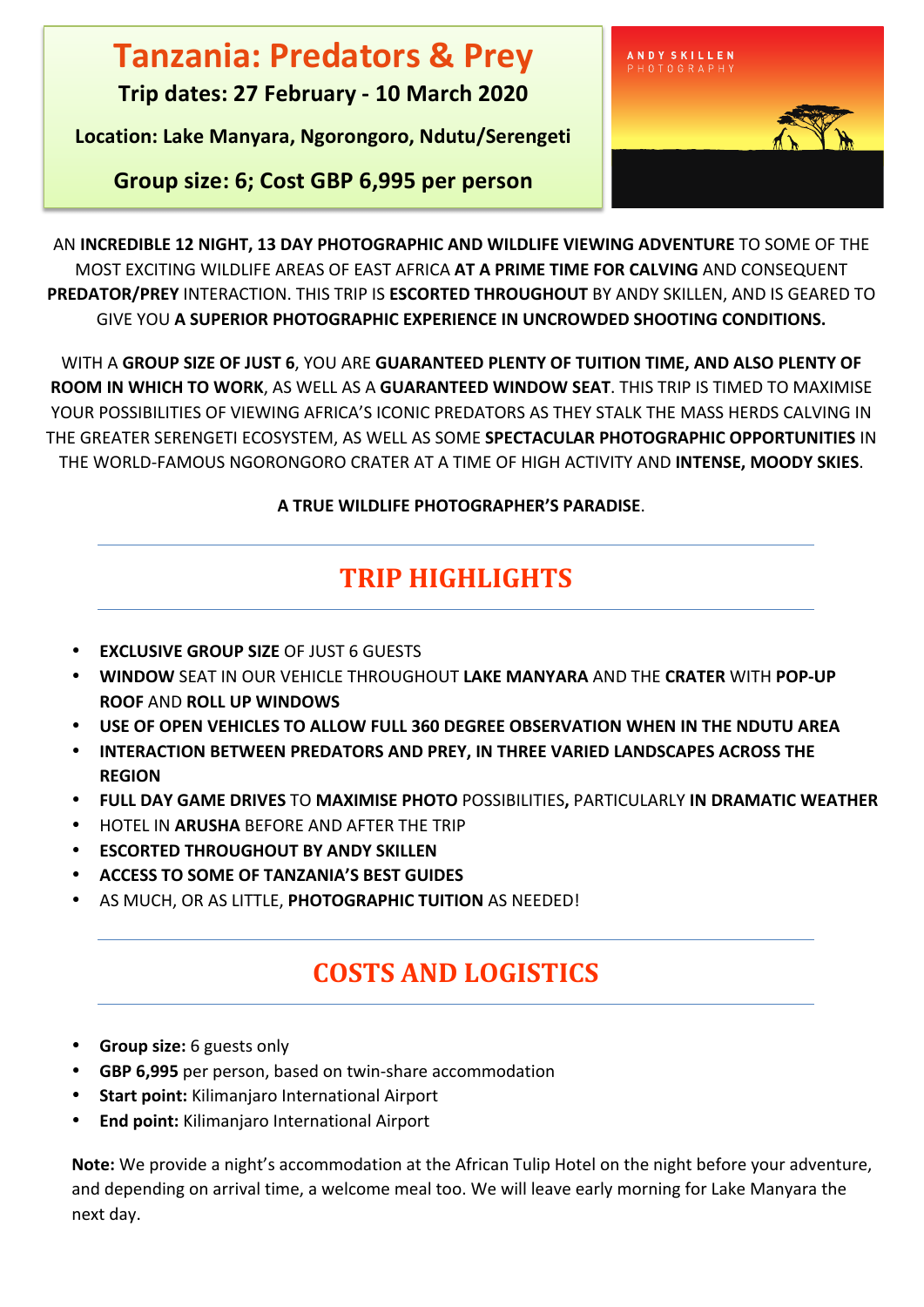## **WHAT'S INCLUDED...**

- 1 nights accommodation at Lake Manyara, Escarpment Lodge
- 4 nights lodge-based accommodation in the Ngorongoro Crater
- 5 nights in our luxury tented camp in the stunning Ndutu region
- A total of 2 nights in a comfortable mid-range hotel in Arusha
- Private vehicle throughout the trip
- All guiding fees
- Meet & Greet at Kilimanjaro International Airport



## WHAT'S NOT...

- International and/or any domestic flight to/from the itinerary start/end points
- Items of a personal nature
- Visa fees as appropriate
- Any departure taxes not covered in your international flight
- Gratuities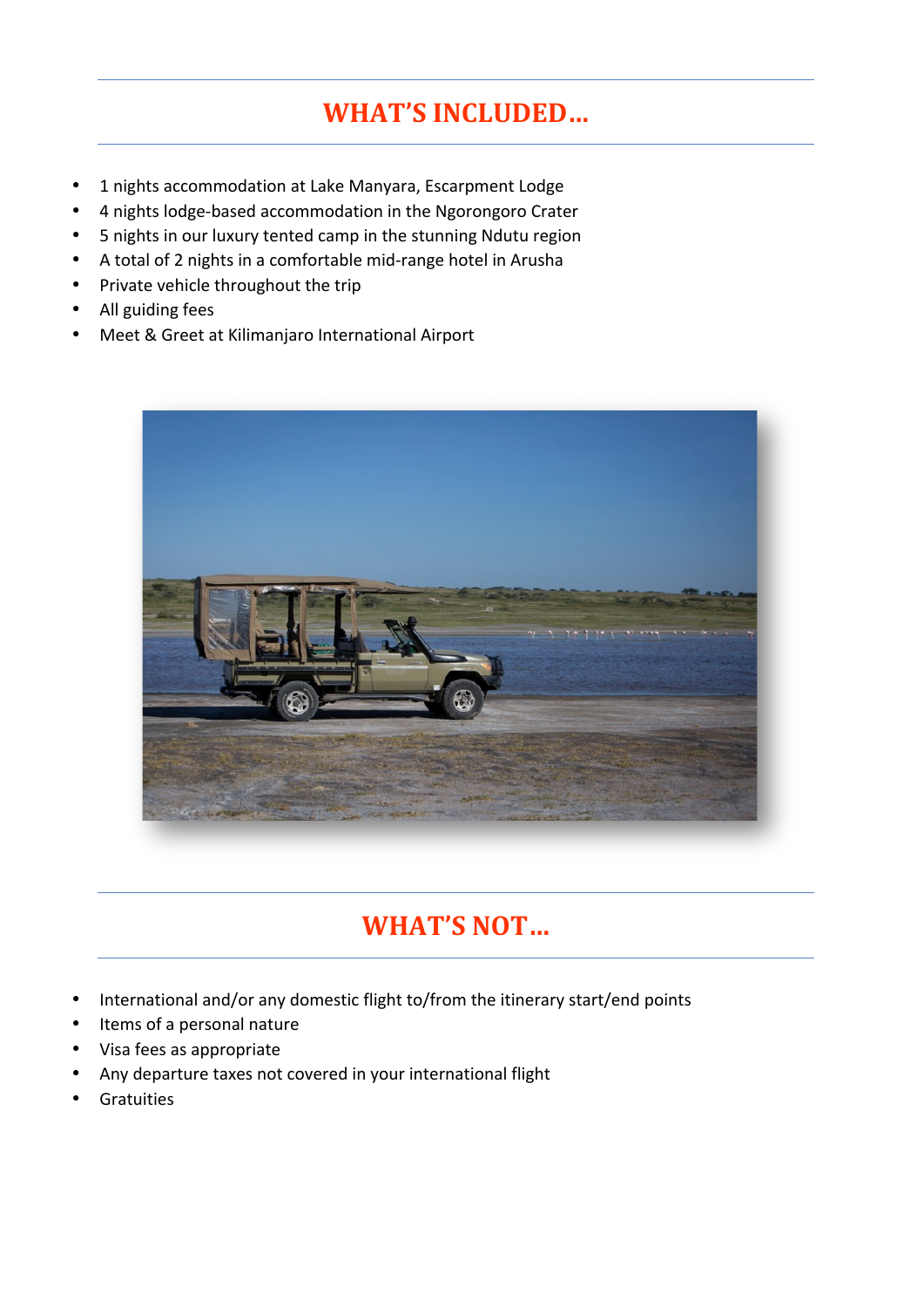#### Day 1: Arrive in Arusha, and overnight (1 night)

Having arrived in Kilimanjaro International Airport after your long international flight, we will meet you at the airport and transfer you to the African Tulip Hotel for an overnight stay, and a chance to get yourself organized and ready for the adventure ahead! If your arrival time permits, we will organize a group dinner so you can meet your fellow photographers.

#### **Day 2: Lake Manyara National Park (1 night)**

Up early in the morning for breakfast, and we're on the road to Lake Manyara National Park, a couple of hours' drive from Arusha. Here we will get our first chance to flex those shutter fingers, seeking out the park's iconic elephant population (the densest in Tanzania), as well as the famous tree-climbing lions that the park is famous for. We will spend much of time exploring the fringes of the lake itself, where much of the activity happens, but with a surprisingly diverse number of habitats in a small area – forest, grassy floodplains, the lake itself and acacia woodland  $-$  the park provides home to a wide range of animals and incredible birdlife. There are some excellent chances for us here to test our techniques, particularly on composition. We will overnight at an excellent lodge on the edge of the park. With just six people in the vehicle, there is plenty of room for gear, and a combination of roll-up windows and a pop-up roof mean that regardless of the side of the vehicle the action is on, everyone gets a great chance to capture the image.

#### **Days** 3-6: **Ngorongoro** Crater (4 nights)

Another early start – well, let's face it, they all will be! – as this morning we head for the most famous game viewing area anywhere in Africa – the world heritage Ngorongoro Crater (around 3 hours). This collapsed caldera brims with game, and gives us probably our best chance of locating rhino. With its spectacular steepside walls as an omnipresent backdrop, and the drama of rainy season skies overhead, we will have some excellent opportunities to capture all manner of images. We will have four nights here – way more than most photo groups would ever give you – and stay in a lodge on the eastern edge of the crater wall, purposely to give you the chance to capture dramatic skies and sunsets in the evening. Our lodge also has quick access to the main road down to the crater floor  $-$  maximizing our time in this photographic Eden.

#### **Days 7-11: Chaka tented camp – Ndutu conservation area (5 nights)**

We now head towards the spectacular Ndutu region of the Greater Serengeti ecosystem. Consisting mainly of sweeping grasslands, this area is located in the northern part of the Ngorongoro Conservation Area where it joins the Serengeti. As such, it forms part of the annual migratory route of hundreds of thousands of wildebeest, zebra and antelope (and their predators) who come to graze and calve between November and April, depending on the rains. The forests around Lake Ndutu and small koppies are also home to prolific, resident wildlife. Combined with the chance of some dramatic weather, lush greenery and plenty of young animals, we will maximise our time with full day game drives (as much as possible) to ensure we seek out as many dramatic interactions that we can. All six species of cat are resident here (lions, leopard, cheetah, serval, caracal and wild cat) and the photographic potential is superb. We have geared this trip to be at the height of the density of herbivores in the region, increasing our chances of some truly spectacular action. Nothing is ever guaranteed of course, but we will certainly be in the right place at the right time! Our temporary camp is superb, and in the heart of the action itself, and will provide us a great base from which to explore each day. We also make use of an "open vehicle" with a canopy  $-$  the same as you would expect to see in the reserves of Southern Africa – during our time in Ndutu as we believe this gives an excellent all round visibility in an area of potentially high action. It's the small details that really make for a "stand out" photographic trip!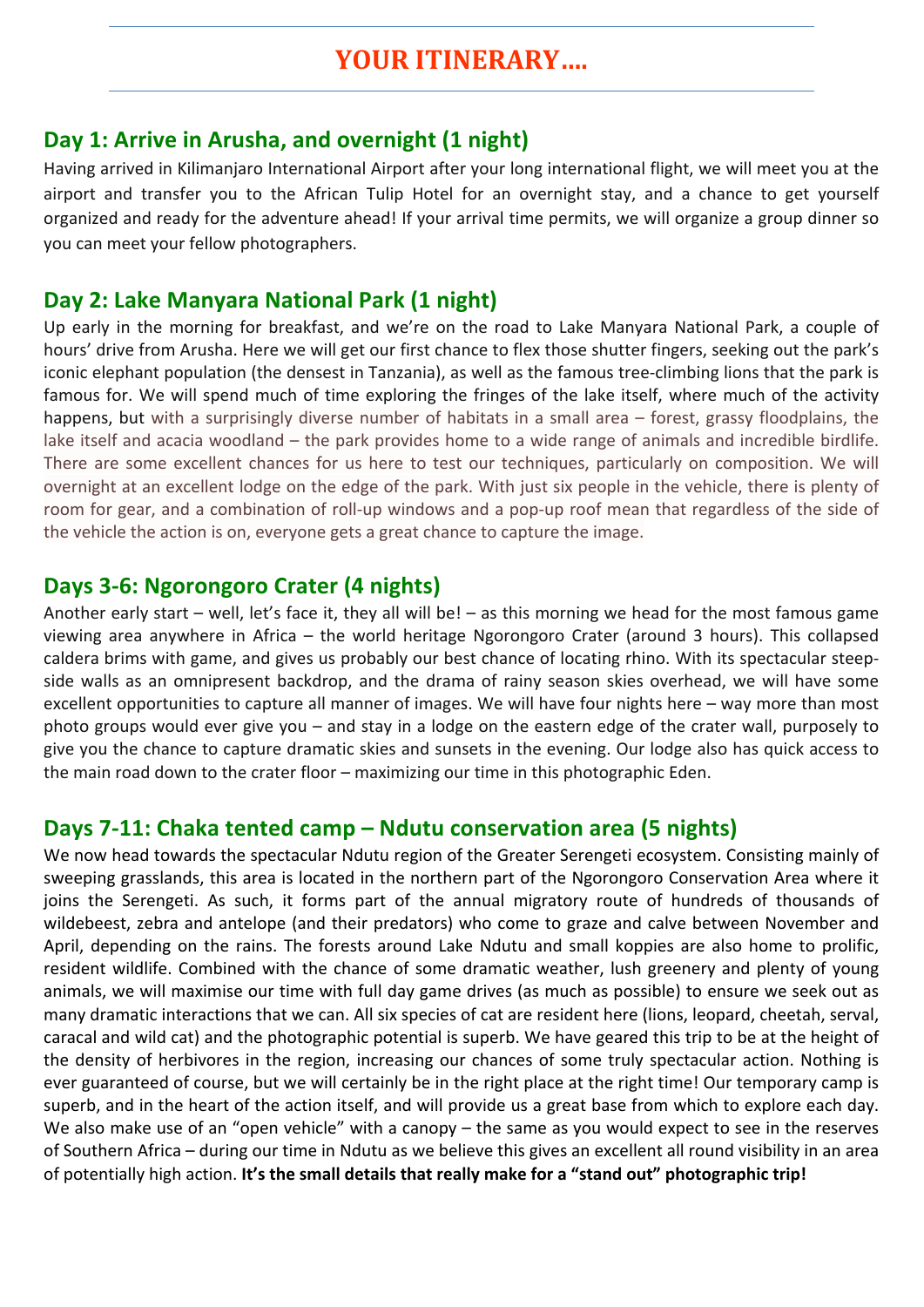## Day 12: Depart Ndutu for Arusha (1 night)

Of course, regrettably, all good things must come to an end and on this day we will begin our journey back to Arusha. We won't rush away, however, and will ensure we get as much viewing in as time permits. The journey back can take up to 7 hours, so we will need to get on the "road" as it were by late morning, but we will certainly do our best to get those last few gigabytes of memory card filled first! On arrival back at Arusha, we will check back in to the African Tulip Hotel, have a well earned "farewell" dinner (although, I hope it will mainly be an "au revoir!") and stay the night.

### Day 13: Depart Arusha

We will arrange for you transfer back to the airport in good time for your flight home or onwards to your next adventure.



## **EXTENSIONS...BEFORE AND AFTER...**

There are a number of options for those visiting the region at this time of year, and we will be pleased to arrange some suggestions for you. Let us know when reserving your space that you might be interested in further activities, and we'll be happy to help and book them for you. We have an excellent network all over Africa, and can organize a range of extra photographic adventures for those with more time on their hands!

For information only, Andy does not usually accompany the extensions because of his time constraints...although, we often joke, you'll probably be quite glad of that by then...having had photographic bootcamp for the previous 12 nights!

## **WHAT DO I DO NEXT?**

## To reserve your space on this very special adventure, either:

- a. send an email to Andy@faunavista.com or Carrie@faunavista.com to register your interest and receive a booking form
- b. download the generic booking form using the link on the page from where you obtained your itinerary, fill it out, and send it to either email address as above.